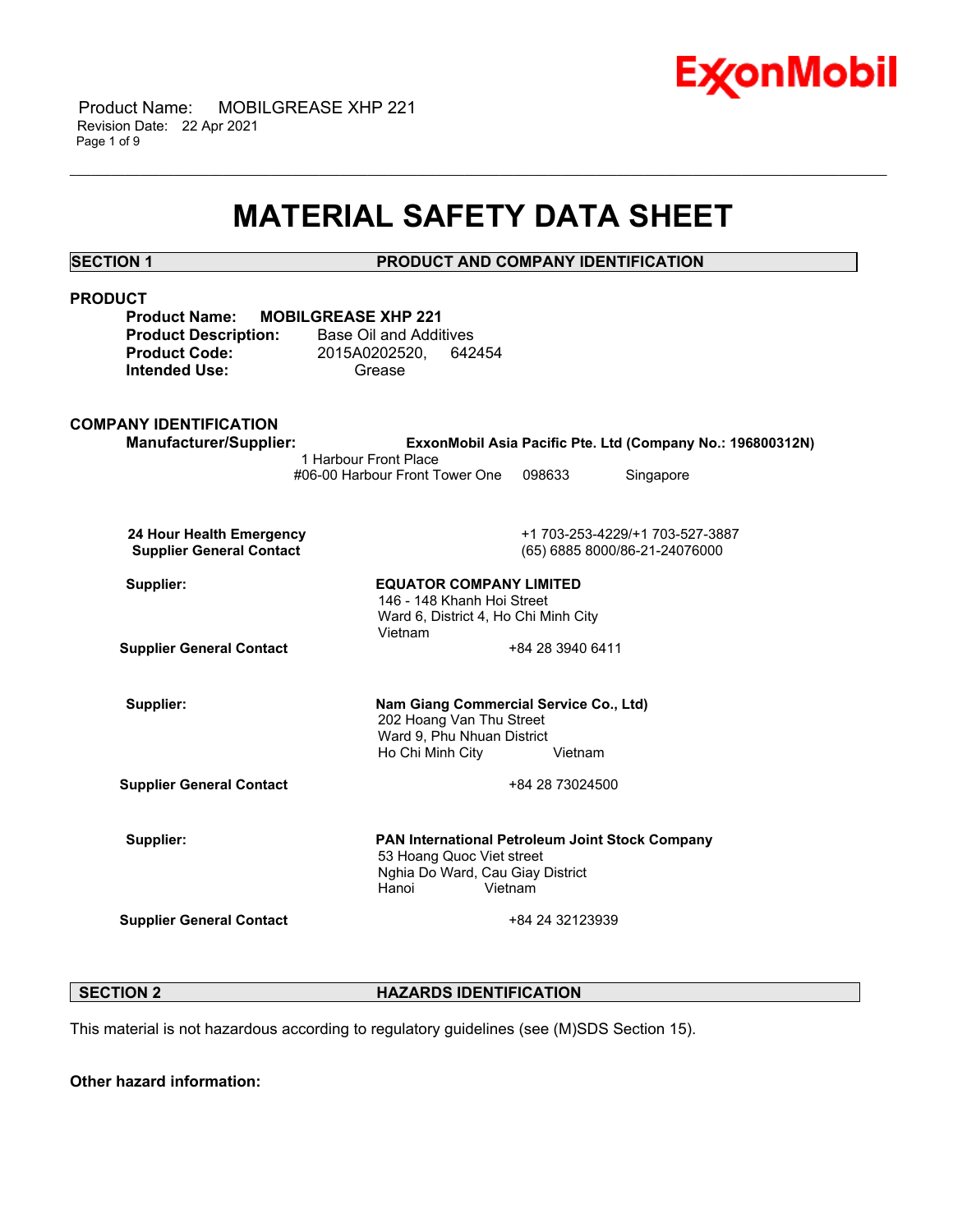

 Product Name: MOBILGREASE XHP 221 Revision Date: 22 Apr 2021 Page 2 of 9

#### **PHYSICAL / CHEMICAL HAZARDS**

No significant hazards.

#### **HEALTH HAZARDS**

 High-pressure injection under skin may cause serious damage. Excessive exposure may result in eye, skin, or respiratory irritation.

\_\_\_\_\_\_\_\_\_\_\_\_\_\_\_\_\_\_\_\_\_\_\_\_\_\_\_\_\_\_\_\_\_\_\_\_\_\_\_\_\_\_\_\_\_\_\_\_\_\_\_\_\_\_\_\_\_\_\_\_\_\_\_\_\_\_\_\_\_\_\_\_\_\_\_\_\_\_\_\_\_\_\_\_\_\_\_\_\_\_\_\_\_\_\_\_\_\_\_\_\_\_\_\_\_\_\_\_\_\_\_\_\_\_\_\_\_\_

#### **ENVIRONMENTAL HAZARDS**

No significant hazards.

**NOTE:** This material should not be used for any other purpose than the intended use in Section 1 without expert advice. Health studies have shown that chemical exposure may cause potential human health risks which may vary from person to person.

#### **SECTION 3 COMPOSITION / INFORMATION ON INGREDIENTS**

This material is defined as a mixture.

#### **Hazardous Substance(s) or Complex Substance(s) required for disclosure**

| <b>Name</b>                                            | CAS#       | Concentration* | <b>GHS Hazard Codes</b> |
|--------------------------------------------------------|------------|----------------|-------------------------|
| <b>IBENZENAMINE, N-PHENYL-, REACTION PRODUCTS WITH</b> | 68411-46-1 | $-5\%$         | H316, H402, H412        |
| 2.4.4-TRIMETHYLPENTENE                                 |            |                |                         |
| <b>IZINC DIALKYL DITHIOPHOSPHATE</b>                   | 68457-79-4 | $-52.5%$       | H315, H318, H401, H411  |

\* All concentrations are percent by weight unless material is a gas. Gas concentrations are in percent by volume.

#### **SECTION 4 FIRST AID MEASURES**

#### **INHALATION**

Under normal conditions of intended use, this material is not expected to be an inhalation hazard.

#### **SKIN CONTACT**

Wash contact areas with soap and water. If product is injected into or under the skin, or into any part of the body, regardless of the appearance of the wound or its size, the individual should be evaluated immediately by a physician as a surgical emergency. Even though initial symptoms from high pressure injection may be minimal or absent, early surgical treatment within the first few hours may significantly reduce the ultimate extent of injury.

#### **EYE CONTACT**

Flush thoroughly with water. If irritation occurs, get medical assistance.

#### **INGESTION**

First aid is normally not required. Seek medical attention if discomfort occurs.

### **NOTE TO PHYSICIAN**

None

#### **SECTION 5 FIRE FIGHTING MEASURES**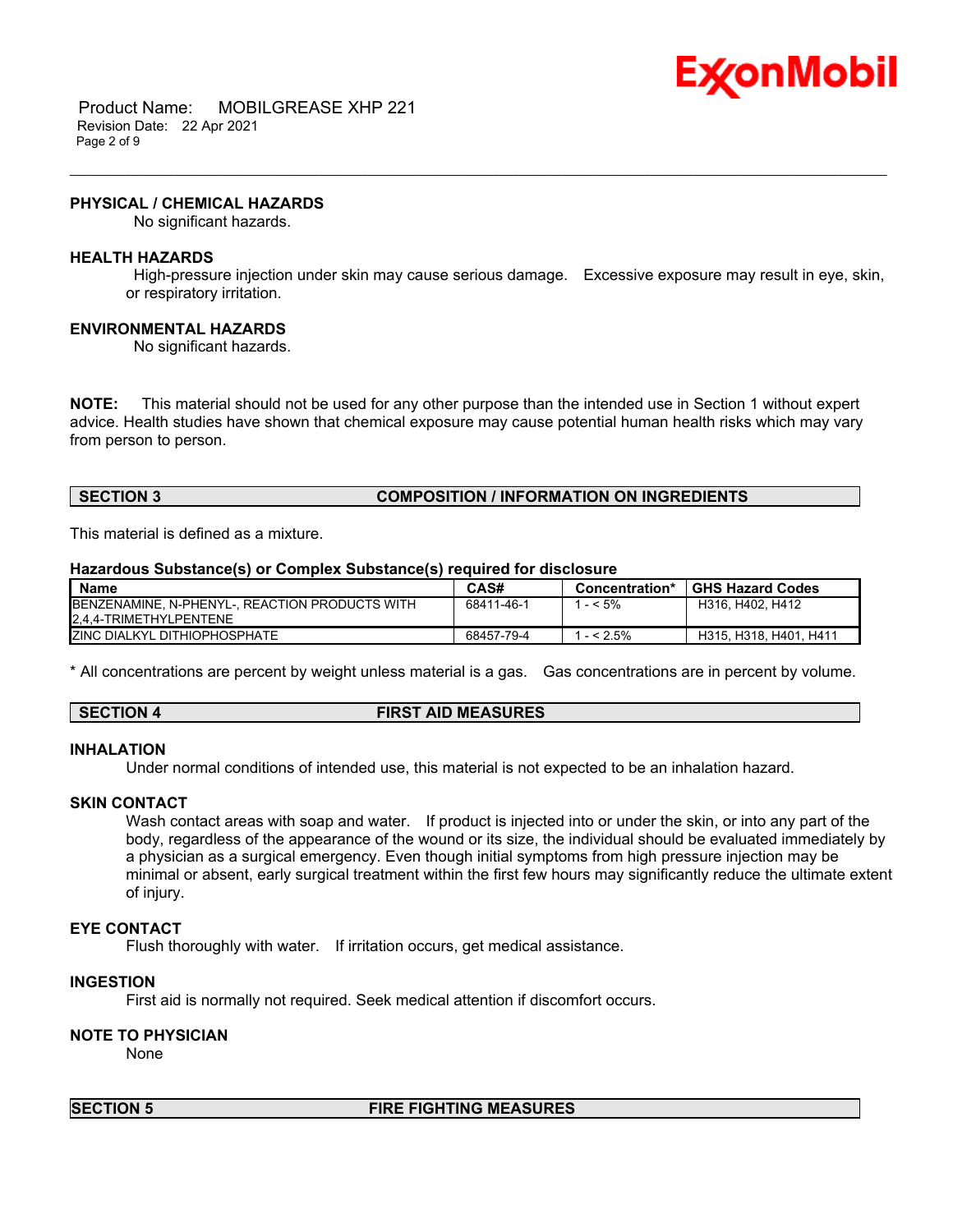# Ex⁄onMobil

 Product Name: MOBILGREASE XHP 221 Revision Date: 22 Apr 2021 Page 3 of 9

#### **EXTINGUISHING MEDIA**

**Appropriate Extinguishing Media:** Use water fog, foam, dry chemical or carbon dioxide (CO2) to extinguish flames.

\_\_\_\_\_\_\_\_\_\_\_\_\_\_\_\_\_\_\_\_\_\_\_\_\_\_\_\_\_\_\_\_\_\_\_\_\_\_\_\_\_\_\_\_\_\_\_\_\_\_\_\_\_\_\_\_\_\_\_\_\_\_\_\_\_\_\_\_\_\_\_\_\_\_\_\_\_\_\_\_\_\_\_\_\_\_\_\_\_\_\_\_\_\_\_\_\_\_\_\_\_\_\_\_\_\_\_\_\_\_\_\_\_\_\_\_\_\_

**Inappropriate Extinguishing Media:** Straight Streams of Water

#### **FIRE FIGHTING**

**Fire Fighting Instructions:** Evacuate area. Prevent runoff from fire control or dilution from entering streams, sewers, or drinking water supply. Firefighters should use standard protective equipment and in enclosed spaces, self-contained breathing apparatus (SCBA). Use water spray to cool fire exposed surfaces and to protect personnel.

**Hazardous Combustion Products:** Aldehydes, Incomplete combustion products, Oxides of carbon, Smoke, Fume, Sulfur oxides

#### **FLAMMABILITY PROPERTIES**

**Flash Point [Method]:** >204°C (400°F) [EST. FOR OIL, ASTM D-92 (COC)] **Flammable Limits (Approximate volume % in air):** LEL: N/D UEL: N/D **Autoignition Temperature:** N/D

### **SECTION 6 ACCIDENTAL RELEASE MEASURES**

#### **NOTIFICATION PROCEDURES**

In the event of a spill or accidental release, notify relevant authorities in accordance with all applicable regulations.

#### **PROTECTIVE MEASURES**

Avoid contact with spilled material. See Section 5 for fire fighting information. See the Hazard Identification Section for Significant Hazards. See Section 4 for First Aid Advice. See Section 8 for advice on the minimum requirements for personal protective equipment. Additional protective measures may be necessary, depending on the specific circumstances and/or the expert judgment of the emergency responders.

For emergency responders: Respiratory protection: respiratory protection will be necessary only in special cases, e.g., formation of mists. Half-face or full-face respirator with filter(s) for dust/organic vapor or Self Contained Breathing Apparatus (SCBA) can be used depending on the size of spill and potential level of exposure. If the exposure cannot be completely characterized or an oxygen deficient atmosphere is possible or anticipated, SCBA is recommended. Work gloves that are resistant to hydrocarbons are recommended. Gloves made of polyvinyl acetate (PVA) are not water-resistant and are not suitable for emergency use. Chemical goggles are recommended if splashes or contact with eyes is possible. Small spills: normal antistatic work clothes are usually adequate. Large spills: full body suit of chemical resistant, antistatic material is recommended.

#### **SPILL MANAGEMENT**

**Land Spill:** Allow spilled material to solidify and scrape up with shovels into a suitable container for recycle or disposal. Scrape up spilled material with shovels into a suitable container for recycle or disposal.

**Water Spill:** Stop leak if you can do it without risk. Confine the spill immediately with booms. Warn other shipping. Skim from surface.

Water spill and land spill recommendations are based on the most likely spill scenario for this material;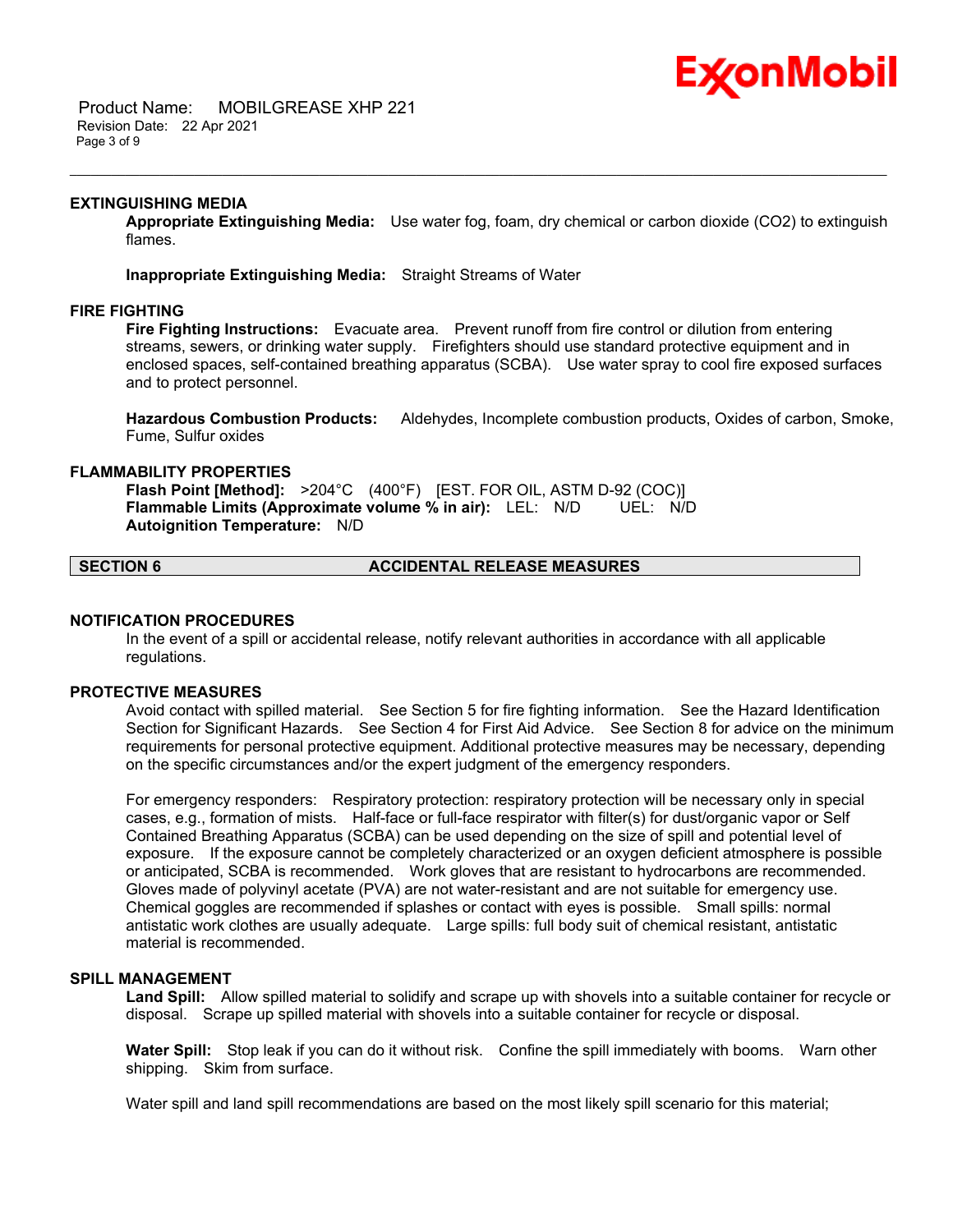

 Product Name: MOBILGREASE XHP 221 Revision Date: 22 Apr 2021 Page 4 of 9

> however, geographic conditions, wind, temperature, (and in the case of a water spill) wave and current direction and speed may greatly influence the appropriate action to be taken. For this reason, local experts should be consulted. Note: Local regulations may prescribe or limit action to be taken.

\_\_\_\_\_\_\_\_\_\_\_\_\_\_\_\_\_\_\_\_\_\_\_\_\_\_\_\_\_\_\_\_\_\_\_\_\_\_\_\_\_\_\_\_\_\_\_\_\_\_\_\_\_\_\_\_\_\_\_\_\_\_\_\_\_\_\_\_\_\_\_\_\_\_\_\_\_\_\_\_\_\_\_\_\_\_\_\_\_\_\_\_\_\_\_\_\_\_\_\_\_\_\_\_\_\_\_\_\_\_\_\_\_\_\_\_\_\_

#### **ENVIRONMENTAL PRECAUTIONS**

Prevent entry into waterways, sewers, basements or confined areas.

#### **SECTION 7 HANDLING AND STORAGE**

#### **HANDLING**

Prevent small spills and leakage to avoid slip hazard.

**Static Accumulator:** This material is not a static accumulator.

#### **STORAGE**

Do not store in open or unlabelled containers.

#### **SECTION 8 EXPOSURE CONTROLS / PERSONAL PROTECTION**

NOTE: Limits/standards shown for guidance only. Follow applicable regulations.

#### **ENGINEERING CONTROLS**

The level of protection and types of controls necessary will vary depending upon potential exposure conditions. Control measures to consider:

No special requirements under ordinary conditions of use and with adequate ventilation.

### **PERSONAL PROTECTION**

Personal protective equipment selections vary based on potential exposure conditions such as applications, handling practices, concentration and ventilation. Information on the selection of protective equipment for use with this material, as provided below, is based upon intended, normal usage.

**Respiratory Protection:** If engineering controls do not maintain airborne contaminant concentrations at a level which is adequate to protect worker health, an approved respirator may be appropriate. Respirator selection, use, and maintenance must be in accordance with regulatory requirements, if applicable. Types of respirators to be considered for this material include:

 No protection is ordinarily required under normal conditions of use and with adequate ventilation. **Particulate** 

For high airborne concentrations, use an approved supplied-air respirator, operated in positive pressure mode. Supplied air respirators with an escape bottle may be appropriate when oxygen levels are inadequate, gas/vapor warning properties are poor, or if air purifying filter capacity/rating may be exceeded.

**Hand Protection:** Any specific glove information provided is based on published literature and glove manufacturer data. Glove suitability and breakthrough time will differ depending on the specific use conditions. Contact the glove manufacturer for specific advice on glove selection and breakthrough times for your use conditions. Inspect and replace worn or damaged gloves. The types of gloves to be considered for this material include: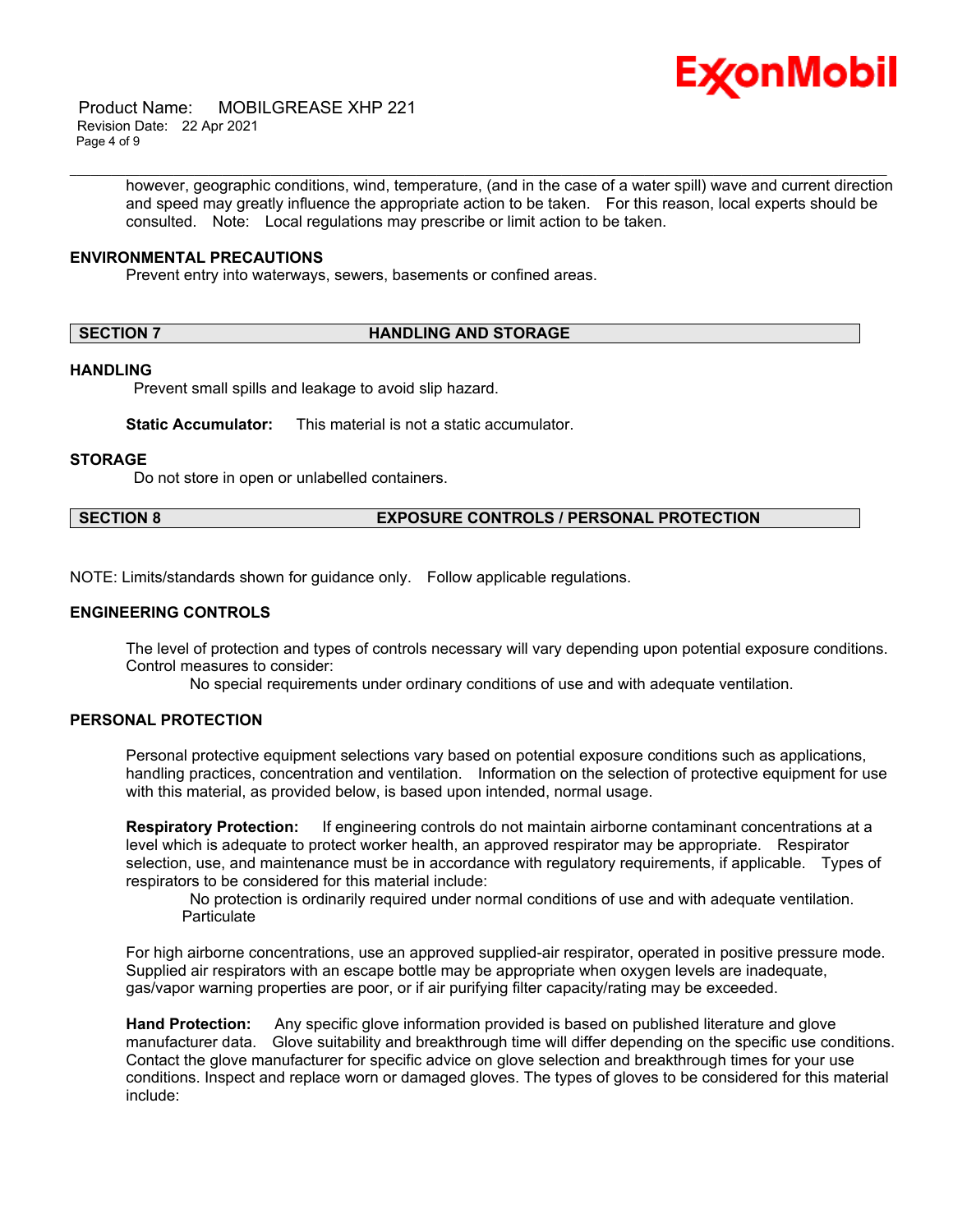Product Name: MOBILGREASE XHP 221 Revision Date: 22 Apr 2021 Page 5 of 9



\_\_\_\_\_\_\_\_\_\_\_\_\_\_\_\_\_\_\_\_\_\_\_\_\_\_\_\_\_\_\_\_\_\_\_\_\_\_\_\_\_\_\_\_\_\_\_\_\_\_\_\_\_\_\_\_\_\_\_\_\_\_\_\_\_\_\_\_\_\_\_\_\_\_\_\_\_\_\_\_\_\_\_\_\_\_\_\_\_\_\_\_\_\_\_\_\_\_\_\_\_\_\_\_\_\_\_\_\_\_\_\_\_\_\_\_\_\_ No protection is ordinarily required under normal conditions of use. Nitrile,Viton

**Eye Protection:** If contact is likely, safety glasses with side shields are recommended.

**Skin and Body Protection:** Any specific clothing information provided is based on published literature or manufacturer data. The types of clothing to be considered for this material include:

 No skin protection is ordinarily required under normal conditions of use. In accordance with good industrial hygiene practices, precautions should be taken to avoid skin contact.

**Specific Hygiene Measures:** Always observe good personal hygiene measures, such as washing after handling the material and before eating, drinking, and/or smoking. Routinely wash work clothing and protective equipment to remove contaminants. Discard contaminated clothing and footwear that cannot be cleaned. Practice good housekeeping.

#### **ENVIRONMENTAL CONTROLS**

 Comply with applicable environmental regulations limiting discharge to air, water and soil. Protect the environment by applying appropriate control measures to prevent or limit emissions.

### **SECTION 9 PHYSICAL AND CHEMICAL PROPERTIES**

**Note: Physical and chemical properties are provided for safety, health and environmental considerations only and may not fully represent product specifications. Contact the Supplier for additional information.**

#### **GENERAL INFORMATION**

**Physical State:** Solid **Form:** Semi-fluid **Color:** Blue **Odor:** Characteristic **Odor Threshold:** N/D

### **IMPORTANT HEALTH, SAFETY, AND ENVIRONMENTAL INFORMATION**

**Relative Density (at 15.6 °C):** 0.9 **Flammability (Solid, Gas):** N/A **Flash Point [Method]:** >204°C (400°F) [EST. FOR OIL, ASTM D-92 (COC)] **Flammable Limits (Approximate volume % in air):** LEL: N/D UEL: N/D **Autoignition Temperature:** N/D **Boiling Point / Range:** > 316°C (600°F) [Estimated] **Decomposition Temperature:** N/D **Vapor Density (Air = 1):** N/D **Vapor Pressure:** < 0.013 kPa (0.1 mm Hg) at 20 °C [Estimated] **Evaporation Rate (n-butyl acetate = 1):** N/D **pH:** N/A **Log Pow (n-Octanol/Water Partition Coefficient):** > 3.5 [Estimated] **Solubility in Water:** Negligible **Viscosity:** 220 cSt (220 mm2/sec) at 40 °C **Oxidizing Properties:** See Hazards Identification Section.

#### **OTHER INFORMATION**

**Freezing Point:** N/D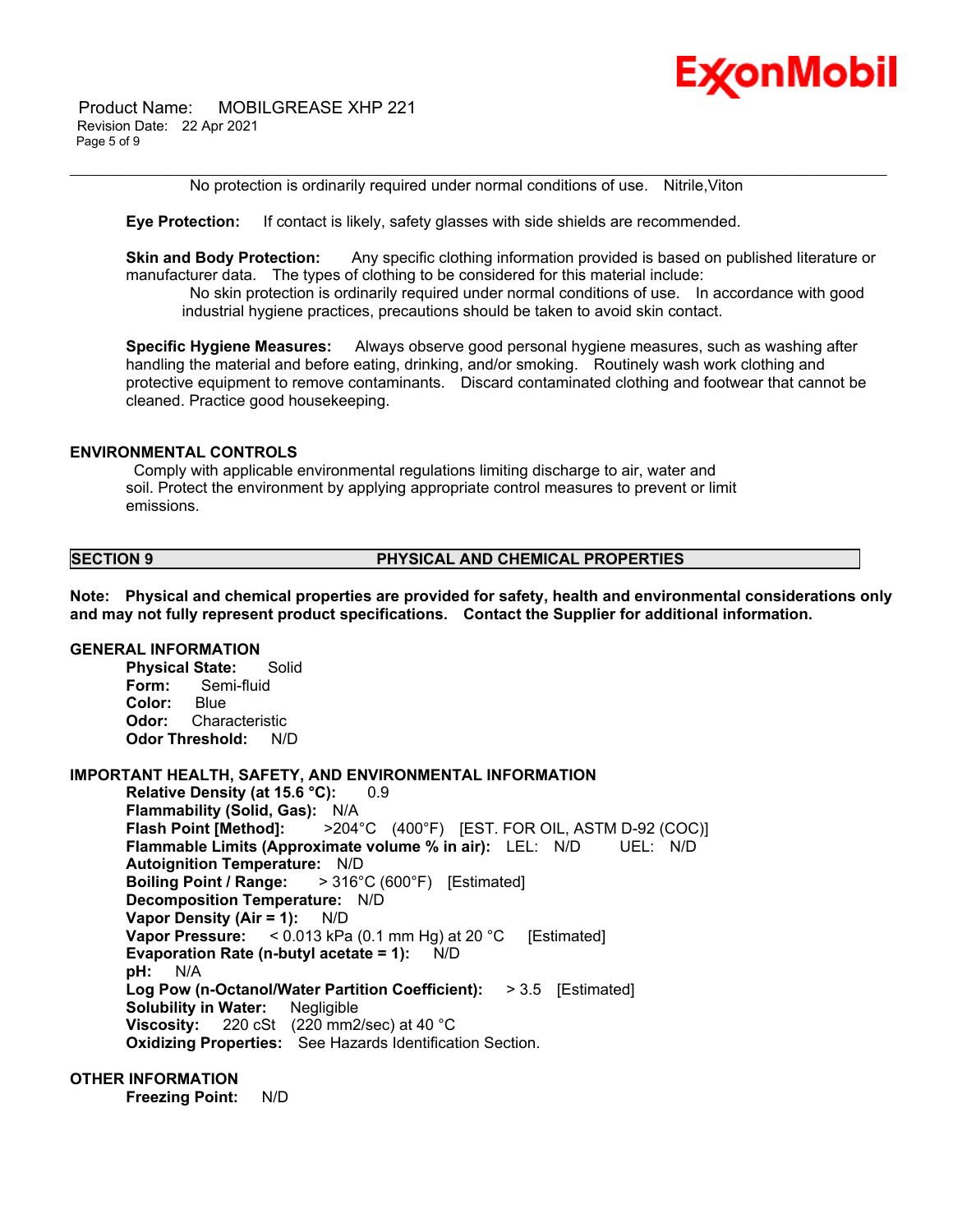

 Product Name: MOBILGREASE XHP 221 Revision Date: 22 Apr 2021 Page 6 of 9

#### **Melting Point:** N/D **DMSO Extract (mineral oil only), IP-346:** < 3 %wt

NOTE: Most physical properties above are for the oil component in the material.

#### **SECTION 10 STABILITY AND REACTIVITY**

\_\_\_\_\_\_\_\_\_\_\_\_\_\_\_\_\_\_\_\_\_\_\_\_\_\_\_\_\_\_\_\_\_\_\_\_\_\_\_\_\_\_\_\_\_\_\_\_\_\_\_\_\_\_\_\_\_\_\_\_\_\_\_\_\_\_\_\_\_\_\_\_\_\_\_\_\_\_\_\_\_\_\_\_\_\_\_\_\_\_\_\_\_\_\_\_\_\_\_\_\_\_\_\_\_\_\_\_\_\_\_\_\_\_\_\_\_\_

**STABILITY:** Material is stable under normal conditions.

**CONDITIONS TO AVOID:** Excessive heat. High energy sources of ignition.

**MATERIALS TO AVOID:** Strong oxidizers

**HAZARDOUS DECOMPOSITION PRODUCTS:** Material does not decompose at ambient temperatures.

**POSSIBILITY OF HAZARDOUS REACTIONS:** Hazardous polymerization will not occur.

### **SECTION 11 TOXICOLOGICAL INFORMATION**

#### **INFORMATION ON TOXICOLOGICAL EFFECTS**

| <b>Hazard Class</b>                                            | <b>Conclusion / Remarks</b>                                                                        |  |  |
|----------------------------------------------------------------|----------------------------------------------------------------------------------------------------|--|--|
| Inhalation                                                     |                                                                                                    |  |  |
| Acute Toxicity: No end point data for                          | Minimally Toxic. Based on assessment of the components.                                            |  |  |
| lmaterial.                                                     |                                                                                                    |  |  |
| Irritation: No end point data for material.                    | Negligible hazard at ambient/normal handling temperatures.                                         |  |  |
| Ingestion                                                      |                                                                                                    |  |  |
| Acute Toxicity: No end point data for<br>lmaterial.            | Minimally Toxic. Based on assessment of the components.                                            |  |  |
| <b>Skin</b>                                                    |                                                                                                    |  |  |
| Acute Toxicity: No end point data for<br>lmaterial.            | Minimally Toxic. Based on assessment of the components.                                            |  |  |
| Skin Corrosion/Irritation: No end point data<br>for material.  | Negligible irritation to skin at ambient temperatures. Based on<br>assessment of the components.   |  |  |
| Eye                                                            |                                                                                                    |  |  |
| Serious Eye Damage/Irritation: No end point                    | May cause mild, short-lasting discomfort to eyes. Based on                                         |  |  |
| data for material.                                             | assessment of the components.                                                                      |  |  |
| Sensitization                                                  |                                                                                                    |  |  |
| Respiratory Sensitization: No end point data<br>lfor material. | Not expected to be a respiratory sensitizer.                                                       |  |  |
| Skin Sensitization: No end point data for                      | Not expected to be a skin sensitizer. Based on assessment of the                                   |  |  |
| lmaterial.                                                     | components.                                                                                        |  |  |
| Aspiration: Data available.                                    | Not expected to be an aspiration hazard. Based on physico-<br>chemical properties of the material. |  |  |
| Germ Cell Mutagenicity: No end point data                      | Not expected to be a germ cell mutagen. Based on assessment of                                     |  |  |
| lfor material.                                                 | the components.                                                                                    |  |  |
| Carcinogenicity: No end point data for                         | Not expected to cause cancer. Based on assessment of the                                           |  |  |
| lmaterial.                                                     | components.                                                                                        |  |  |
| Reproductive Toxicity: No end point data                       | Not expected to be a reproductive toxicant. Based on assessment                                    |  |  |
| lfor material.                                                 | of the components.                                                                                 |  |  |
| Lactation: No end point data for material.                     | Not expected to cause harm to breast-fed children.                                                 |  |  |
| <b>Specific Target Organ Toxicity (STOT)</b>                   |                                                                                                    |  |  |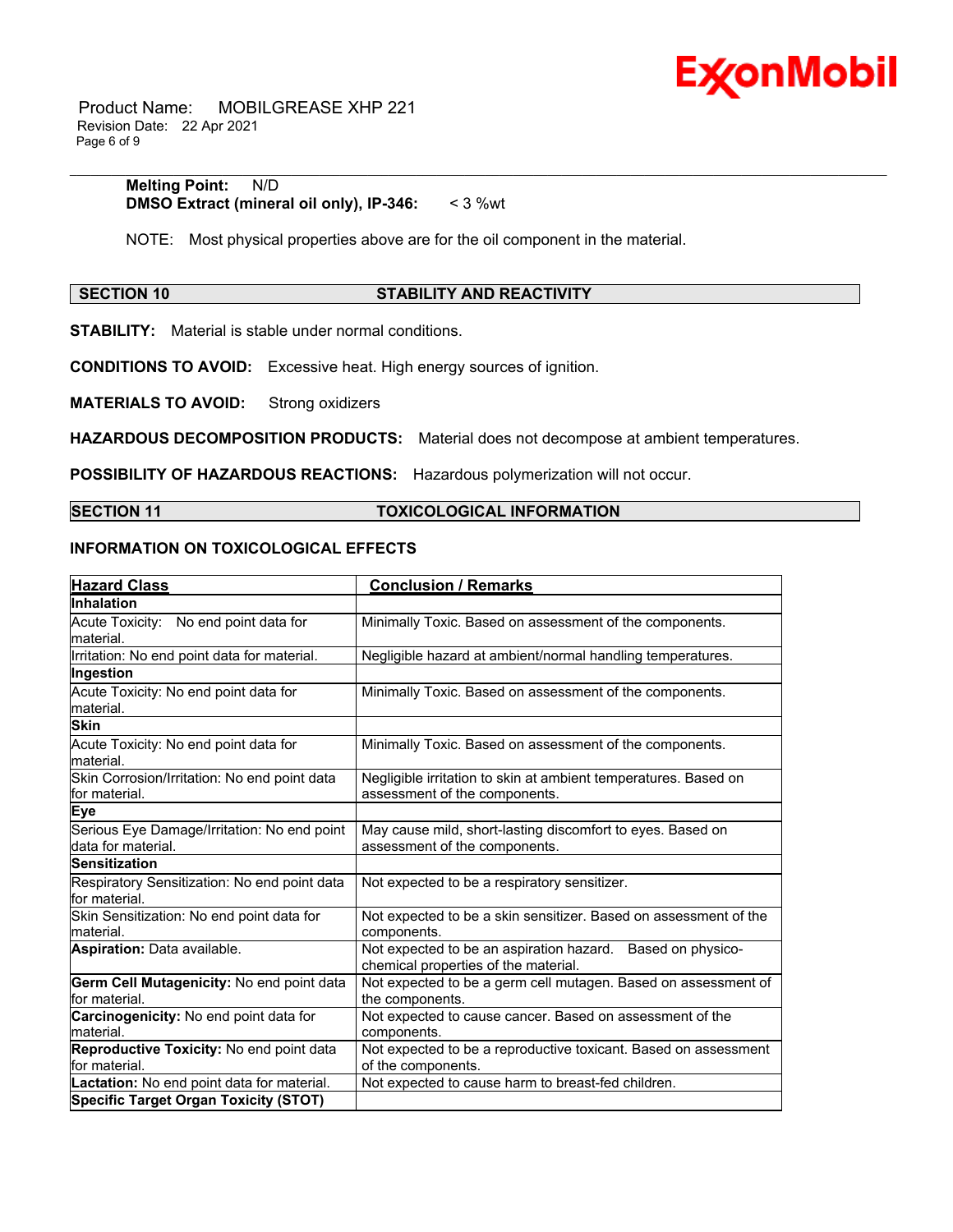

 Product Name: MOBILGREASE XHP 221 Revision Date: 22 Apr 2021 Page 7 of 9

| Single Exposure: No end point data for   | Not expected to cause organ damage from a single exposure.    |
|------------------------------------------|---------------------------------------------------------------|
| material.                                |                                                               |
| Repeated Exposure: No end point data for | Not expected to cause organ damage from prolonged or repeated |
| material.                                | exposure. Based on assessment of the components.              |

#### **OTHER INFORMATION**

#### **Contains:**

Base oil severely refined: Not carcinogenic in animal studies. Representative material passes IP-346, Modified Ames test, and/or other screening tests. Dermal and inhalation studies showed minimal effects; lung non-specific infiltration of immune cells, oil deposition and minimal granuloma formation. Not sensitizing in test animals.

#### **IARC Classification:**

**The following ingredients are cited on the lists below:** None.

|            | --REGULATORY LISTS SEARCHED-- |               |  |
|------------|-------------------------------|---------------|--|
| 1 = IARC 1 | $2 = IARC 2A$                 | $3 = IARC 2B$ |  |

**SECTION 12 ECOLOGICAL INFORMATION** 

 The information given is based on data for the material, components of the material, or for similar materials, through the application of bridging principals.

#### **ECOTOXICITY**

Material -- Not expected to be harmful to aquatic organisms.

#### **MOBILITY**

 Base oil component -- Low solubility and floats and is expected to migrate from water to the land. Expected to partition to sediment and wastewater solids.

#### **PERSISTENCE AND DEGRADABILITY**

#### **Biodegradation:**

Base oil component -- Expected to be inherently biodegradable

#### **BIOACCUMULATION POTENTIAL**

 Base oil component -- Has the potential to bioaccumulate, however metabolism or physical properties may reduce the bioconcentration or limit bioavailability.

#### **SECTION 13 DISPOSAL CONSIDERATIONS**

Disposal recommendations based on material as supplied. Disposal must be in accordance with current applicable laws and regulations, and material characteristics at time of disposal.

#### **DISPOSAL RECOMMENDATIONS**

 Product is suitable for burning in an enclosed controlled burner for fuel value or disposal by supervised incineration at very high temperatures to prevent formation of undesirable combustion products.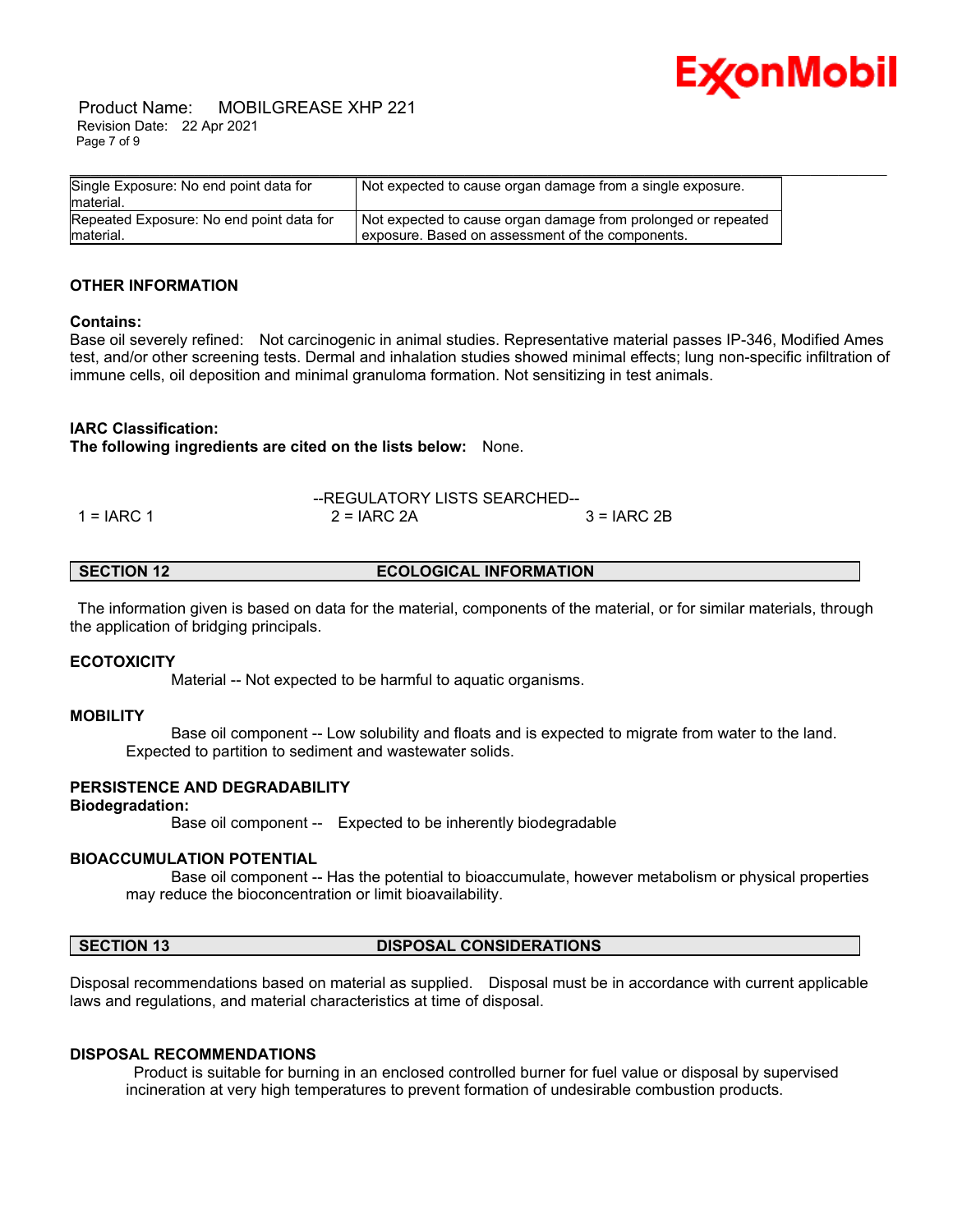

 Product Name: MOBILGREASE XHP 221 Revision Date: 22 Apr 2021 Page 8 of 9

\_\_\_\_\_\_\_\_\_\_\_\_\_\_\_\_\_\_\_\_\_\_\_\_\_\_\_\_\_\_\_\_\_\_\_\_\_\_\_\_\_\_\_\_\_\_\_\_\_\_\_\_\_\_\_\_\_\_\_\_\_\_\_\_\_\_\_\_\_\_\_\_\_\_\_\_\_\_\_\_\_\_\_\_\_\_\_\_\_\_\_\_\_\_\_\_\_\_\_\_\_\_\_\_\_\_\_\_\_\_\_\_\_\_\_\_\_\_ **Empty Container Warning** Empty Container Warning (where applicable): Empty containers may contain residue and can be dangerous. Do not attempt to refill or clean containers without proper instructions. Empty drums should be completely drained and safely stored until appropriately reconditioned or disposed. Empty containers should be taken for recycling, recovery, or disposal through suitably qualified or licensed contractor and in accordance with governmental regulations. DO NOT PRESSURISE, CUT, WELD, BRAZE, SOLDER, DRILL, GRIND, OR EXPOSE SUCH CONTAINERS TO HEAT, FLAME, SPARKS, STATIC ELECTRICITY, OR OTHER SOURCES OF IGNITION. THEY MAY EXPLODE AND CAUSE INJURY OR DEATH.

#### **SECTION 14 TRANSPORT INFORMATION**

**LAND** : Not Regulated for Land Transport

**SEA (IMDG):** Not Regulated for Sea Transport according to IMDG-Code

**Marine Pollutant:** No

**AIR (IATA):** Not Regulated for Air Transport

#### **SECTION 15 REGULATORY INFORMATION**

This material is not considered hazardous according to the Law on Chemicals.

#### **REGULATORY STATUS AND APPLICABLE LAWS AND REGULATIONS**

**Listed or exempt from listing/notification on the following chemical inventories :**  AIIC, DSL, ENCS, IECSC, ISHL, KECI, PICCS, TCSI, TSCA

#### **SECTION 16 OTHER INFORMATION**

### **N/D = Not determined, N/A = Not applicable**

**KEY TO THE H-CODES CONTAINED IN SECTION 3 OF THIS DOCUMENT (for information only):**

H315: Causes skin irritation; Skin Corr/Irritation, Cat 2

H316: Causes mild skin irritation; Skin Corr/Irritation, Cat 3

H318: Causes serious eye damage; Serious Eye Damage/Irr, Cat 1

H401: Toxic to aquatic life; Acute Env Tox, Cat 2

H402: Harmful to aquatic life; Acute Env Tox, Cat 3

H411: Toxic to aquatic life with long lasting effects; Chronic Env Tox, Cat 2

H412: Harmful to aquatic life with long lasting effects; Chronic Env Tox, Cat 3

#### **THIS SAFETY DATA SHEET CONTAINS THE FOLLOWING REVISIONS:**

EQUATOR COMPANY LIMITED: Section 01: Supplier Mailing Address information was modified.

Nam Giang Commercial Service Co., Ltd): Section 01: Supplier Mailing Address information was modified.

PAN International Petroleum Joint Stock Company: Section 01: Supplier Mailing Address information was modified. Composition: Component Table information was modified.

Section 08: Hand Protection CEN Standards - AP information was modified.

Section 08: Respiratory CEN Standards - AP information was added.